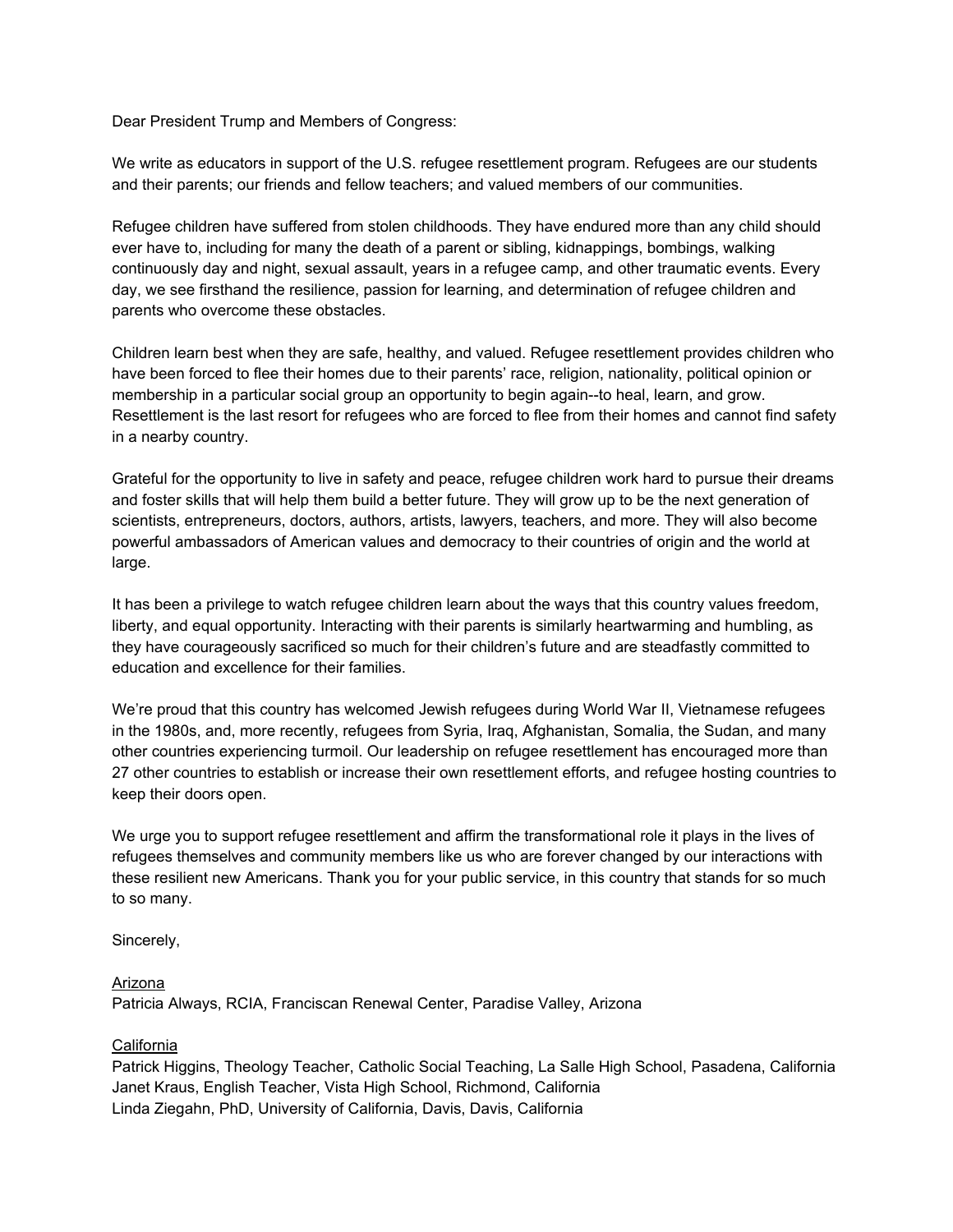Marguerite Multani, UTLA-R, Los Angeles, California

#### Colorado

Heather, U.S. Program Officer, The Women's Bakery, Denver, Colorado Lindsay Jackson, Colorado State University, Denver, Colorado Naomi Olson, Denver, Colorado

## **Connecticut**

George Cooksey, Guilford High School, Guilford, Connecticut Katy Reddick, Frank Ward Strong Middle School, Durham, Connecticut

#### Georgia

Dr. Myrtle Lewin, PhD, Professor Emerita of Mathematics, Agnes Scott College, Decatur, Georgia Kelsey Smith, After School Class Instructor, Freedom Middle School, Stone Mountain, Georgia Dorothy Foster, ESL for Adults of White County, Cleveland, Georgia Sherry Perkins, Special Education (retired), White County Middle School, Cleveland, Georgia

#### Idaho

Amanda Laib, Instructor of Geology and Chemistry, College of Western Idaho, Boise, Idaho

#### Illinois

Susan Michalowski, Librarian, St. John of the Cross, Western Spring, Illinois Laura Smith, English Language Teacher, Indo-American Center, Chicago, Illinois Mary Hope Griffin, PhD, Oakton Community College, River Forest, Illinois Kelsey Howard, International Admission Counselor, Roosevelt University, Chicago, Illinois

#### Iowa

Tawnua Tenley, Mount Vernon Community School District, Mount Vernon, Iowa

## Kansas

Teresa Van Zant, Green Springs Elementary, Olathe, Kansas Christy Bomberger, Frontier Trail Middle School, Olathe, Kansas

#### Kentucky

Chasati Haden-McCowan, Danville High School, Danville, Kentucky

## Maryland

Carrie Noel-Nosbaum, World Language Teacher, Hammond High School, Columbia, Maryland Karin Radhe, Teacher, German & French, Hammond High School, Columbia, Maryland

#### **Massachusetts**

Sarah Riad, BSN, RN, University of Massachusetts, Cambridge, Massachusetts

## Michigan

Alice Gallmeyer, SLP Intern, East Leonard Elementary, Grand Rapids, Michigan Michelle Haight, 6ELA Teacher, Clawson Middle School, Troy, Michigan Nichole Hartrick, STEM Middle School, Dearborn, Michigan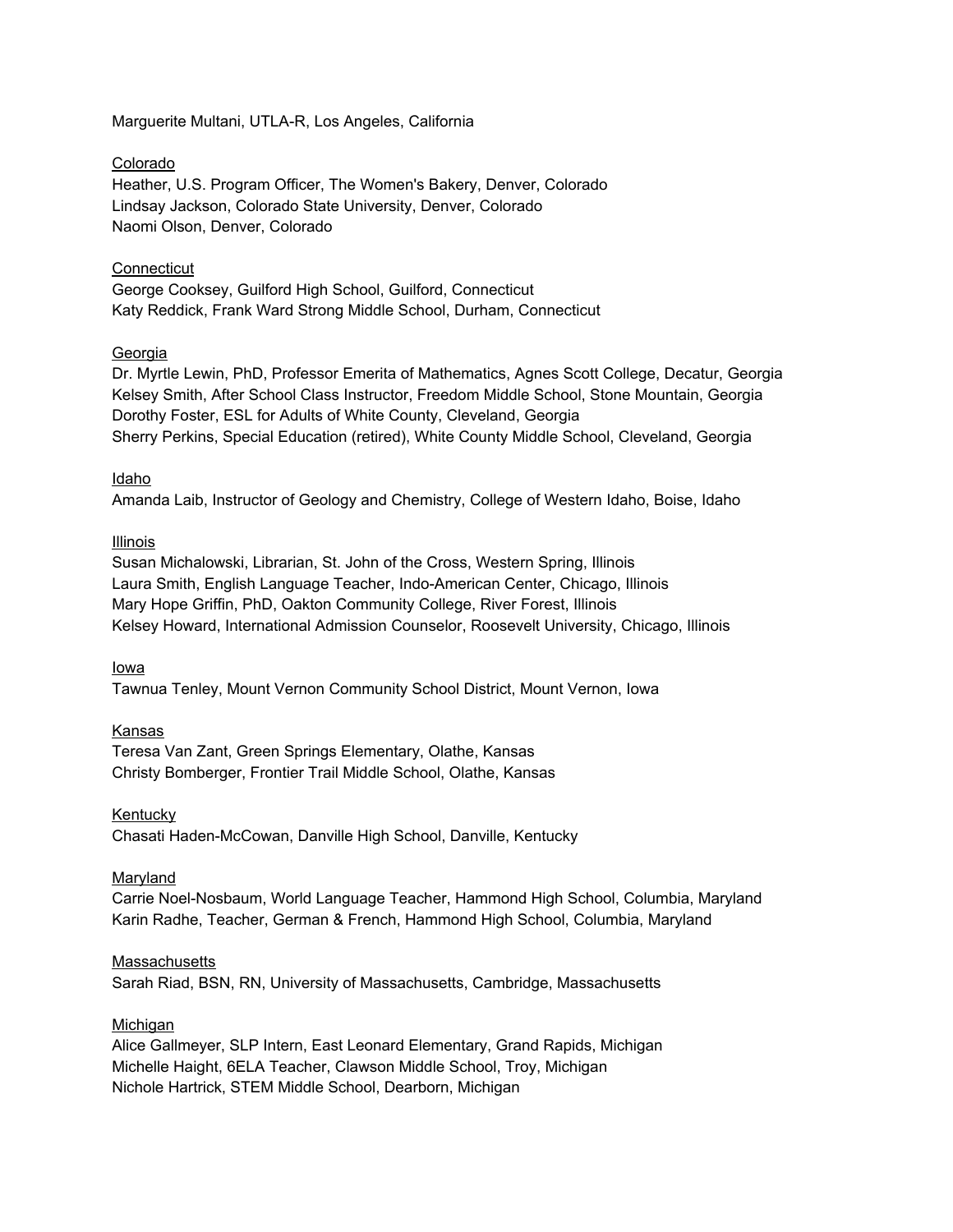New Jersey

Sarah Vanacore, Learning Specialist, Rutgers University-Camden, Camden, New Jersey

New Mexico

Debra Taylor, New Mexico Philharmonic Young Musician Initiative, Albuquerque, New Mexico

## New York

Anine Booth, Wildlife Conservation Society, Pearl River, New York Dr. Martha Chatterjee, Refugee Resettlement Educator, Committee on Teaching about the UN (CTAUN), the United Nations in New York, New York Ellen Freiberger, New Rochelle, New York Aileen Heiman, Park Slope Jewish Center, Brooklyn, New York Rebecca Reimers, Pre-school Lead Teacher and Career Educator, White Plains, New York Amy Nathan, Author of educational books for children, Larchmont, New York Anna Spoden, Associate Director of Special Education, New Visions Charter High School for Advanced Math & Science III, Brooklyn, New York Meredith Hall, The New School for Social Research, New York, New York Nadia Kalman, Reading Tutor, PS 315, Brooklyn, New York Randi Weingarten, Teacher on Leave, Clara Barton HS, Brooklyn, New York Brooke Elizabeth Pierce, EdM, Freelance Adult ESL Instructor and Graduate Student, International Development, Buffalo State College Community Academic Center, Buffalo, New York Lois Margaret Franco, The Fort Hamilton School, Brooklyn, New York

## North Carolina

Jennifer Gallo, New Hanover County, Wilmington, North Carolina Mrs. Decerie Herrera, Refugee Resettlement, NCVA, Cary, North Carolina Lauren Locke, University of North Carolina Wilmington, Wilmington, North Carolina Susan Miller, Cape Fear Community College, Wilmington, North Carolina Kahla Nelson, University of North Carolina at Wilmington, Wilmington, North Carolina Katie Thompson, Music Education, Duke School, Durham, North Carolina Paige Ryan, Millbrook High School, Raleigh, North Carolina Poul Ashley Prio, East Cary MS, Cary, North Carolina

## Oregon

Rev. Dr. Chuck Currie, University Chaplain and Director of Center for Peace and Spirituality, Pacific University, Forest Grove, Oregon Laura Adams, Warner Pacific College, Portland, Oregon

## Pennsylvania

Sean, Project Learn School, Philadelphia, Pennsylvania Rabbi Alanna Sklover, Germantown Jewish Centre Religious School, Philadelphia, Pennsylvania Dr. Sarah Stanlick, Director, Center for Community Engagement, Faculty, Sociology & Anthropology, Lehigh University, Bethlehem, Pennsylvania Dr. Caryl Waggett, Chair, Global Health Studies, Allegheny College, Meadville, Pennsylvania

James M. Calderone, EdD, Misericordia University, Dallas, Pennsylvania

# Tennessee

Alli Barns, AZ Kelley Elementary, Nashville, Tennessee